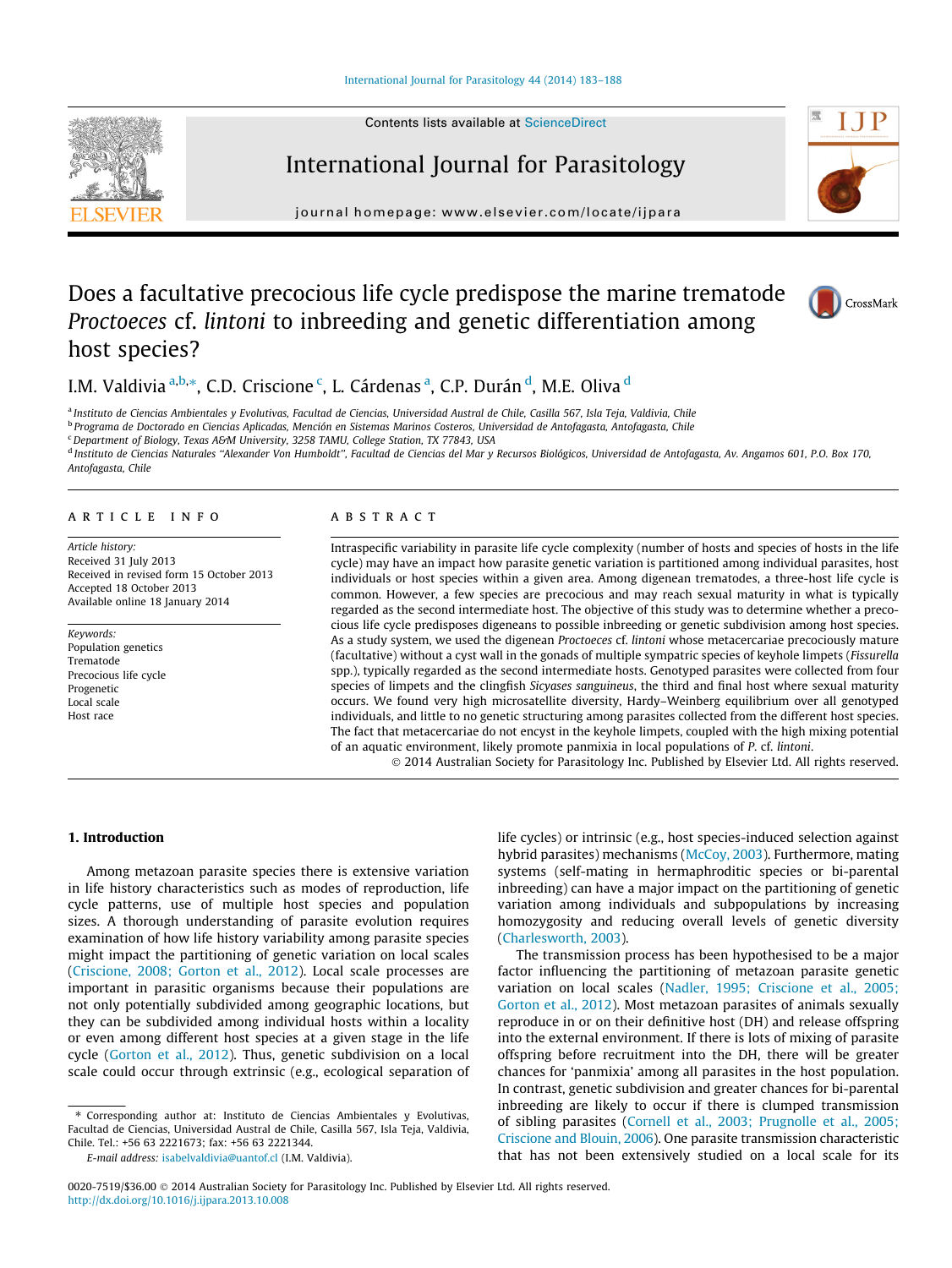potential influence on the partitioning of parasite genetic variation is within-species life cycle variation (i.e., the number of hosts needed to complete a life cycle) ([Gorton et al., 2012](#page-5-0)).

Among digenean trematodes a typical life cycle involves three hosts. Generally, a vertebrate is the DH wherein there occurs parasite maturity and obligate sexual reproduction. Fluke eggs are passed with host feces into the external environment. An egg is ingested by, or a hatched free-living miracidium penetrates, a first intermediate host (FIH), which is typically a mollusc. In the FIH, there are several rounds of asexual reproduction that ultimately produce clonal larvae called cercariae. The cercariae leave the FIH and enter the environment where they search for the second intermediate host (SIH), which may be another invertebrate or even a vertebrate. Within the SIH, a cercaria will encyst as a metacercaria (a juvenile stage that is not yet sexually mature). The life cycle is completed when the DH consumes an infected SIH. However, there are variations on the three-host life cycle. Of particular interest are species that can precociously produce eggs in what is typically regarded as the SIH. The most recent review on precocious development documents only 79 precocious digenean species (also called progenetic species) that are spread across 50 genera and 24 families [\(Lefebvre and Poulin, 2005\)](#page-5-0). Approximately 26% of these species have obligate sexual reproduction in the second host with no known third host. The others are facultative such that eggs can be produced while still in the SIH, but the flukes are still infective to and can reproduce in a vertebrate definitive host.

The subject of this study is the hermaphroditic digenean Proctoeces cf. lintoni (we follow [Valdivia et al., 2010,](#page-5-0) who stated: ''Due to the absence of genetic information on specimens originally described as P. cf. lintoni Siddiqi & Cable, 1960, we prefer to consider our material as P. cf. lintoni.''), which has a facultative precocious life cycle and can be found along the coasts of Chile [\(Oliva](#page-5-0) [et al., 2010; Valdivia et al., 2010\)](#page-5-0). Its FIH is likely a marine mollusc, but the particular mollusc species is still unknown [\(Oliva et al.,](#page-5-0) [2010\)](#page-5-0). The cercariae can infect at least eight sympatric species of keyhole limpets of the genus Fissurella ([George-Nascimento et al.,](#page-5-0) [1998\)](#page-5-0). However, unlike many digeneans, the cercariae of P. cf. lintoni do not form cysts upon infection in the SIH. This is an important change in life history because this means worms might be able to outcross in the SIH. In fact, metacercariae can move freely within the host gonads, mature to adults and sexually reproduce in the gonads of the keyhole limpets [\(Oliva and Alvarez, 2011](#page-5-0)). A third host can also be utilised. Infected keyhole limpets are eaten by the clingfish Sicyases sanguineus (DH), in which the parasite can also reach sexual maturity and produce eggs [\(Oliva and Zegers,](#page-5-0) [1988\)](#page-5-0). It has been suggested that the precocious worms in the limpets allow an alternative pathway of development, i.e., reducing the life cycle to only two hosts, the FIH and SIH ([George-Nascimento](#page-5-0) [et al., 1998\)](#page-5-0). Indeed, nearly all worms within limpet hosts are gravid and although there are slight differences in parasite fecundity among the different definitive hosts, parasite fecundity in some limpet species can be as high as that in clingfish [\(Oliva and](#page-5-0) [Alvarez, 2011](#page-5-0)).

How might this facultative precocious life cycle influence local scale genetic structure? First, [Rauch et al. \(2005\)](#page-5-0) put forth the hypothesis that second or subsequent intermediate hosts for digeneans serve as a mechanism to increase the intermixture of different clones originating from the FIH, thereby increasing the chances of outcrossing between genetically unique individuals when they meet in the DH. Thus, in a facultative precocious species that may mature in the SIH, there may be more chances to outcross with a clonemate (which is equal to self-mating) in the SIH as additional mixing at the level of the DH has not yet occurred. Such identical clone mating will increase homozygosity in the population relative to that expected under Hardy–Weinberg equilibrium. Second, the facultative use of two or three hosts in the life cycle

potentially creates ecological separation (extrinsic mechanism; [McCoy et al., 2003](#page-5-0)) or even differential host-selective pressures (intrinsic mechanism; [McCoy et al., 2003\)](#page-5-0) that may cause genetic subdivision between parasites with the different life cycle patterns. Moreover, by being able to reproduce in the SIH, there is also now potential for isolation to evolve among the different species of Fissurella, especially since these species often occupy different intertidal zones. Here, our goal was to test for possible local scale partitioning of genetic variation in the facultatively precocious P. cf. lintoni sampled from different SIH and DH species and from the same locality. In particular, two hypotheses were tested. First, it was tested whether there would be a high frequency of repeated clones within the SIH (following the arguments of [Rauch et al.](#page-5-0) [\(2005\)\)](#page-5-0), and if so, whether this would lead to inbreeding. Thus, we tested the null hypothesis that there is no aggregation of identical clones being transmitted from the FIH to the SIH. Second, because P. cf. lintoni can sexually reproduce in multiple hosts, this sets the stage for extrinsic or intrinsic reproductive isolating mechanisms among parasites in the different host species ([McCoy et al.,](#page-5-0) [2003\)](#page-5-0). Thus, the null hypothesis of no genetic differentiation among the different host species was tested.

## 2. Materials and methods

## 2.1. Species background and sample collection

Proctoeces cf. lintoni has high prevalence of infection (50–96%) in all limpet species and the mean number of worms in limpets ranges from 6 to 16 ([Valdivia et al., 2010](#page-5-0)). The limpet species coexist in the rocky intertidal and shallow intertidal zone of the southeastern Pacific Ocean, and as in many gastropods, the adult phase is benthic and has low dispersal ability with a maximum distance from home of <1 m ([Serra et al., 2001](#page-5-0)). The DH clingfish lives in the same habitat as the keyhole limpets but has a greater vagility than the SIH, which allows it to prey on different populations of keyhole limpet species present in an area. Nonetheless littoral fish such as clingfish tend to show a high fidelity to habitat as experimental data suggest that littoral fish do not move more than 1,600 m from their ''home'' ([Gibson, 1967\)](#page-5-0).

We studied a total of 179 P. cf. lintoni parasites, of which 153 were collected from the gonads of four species of Fissurella and 26 from S. sanguineus. All hosts were sampled in the locality of El Lagarto (23°22'S; 70°36'W) in northern Chile (Fig. 1). In this area,



Fig. 1. Map of northern Chile, showing sampling locality.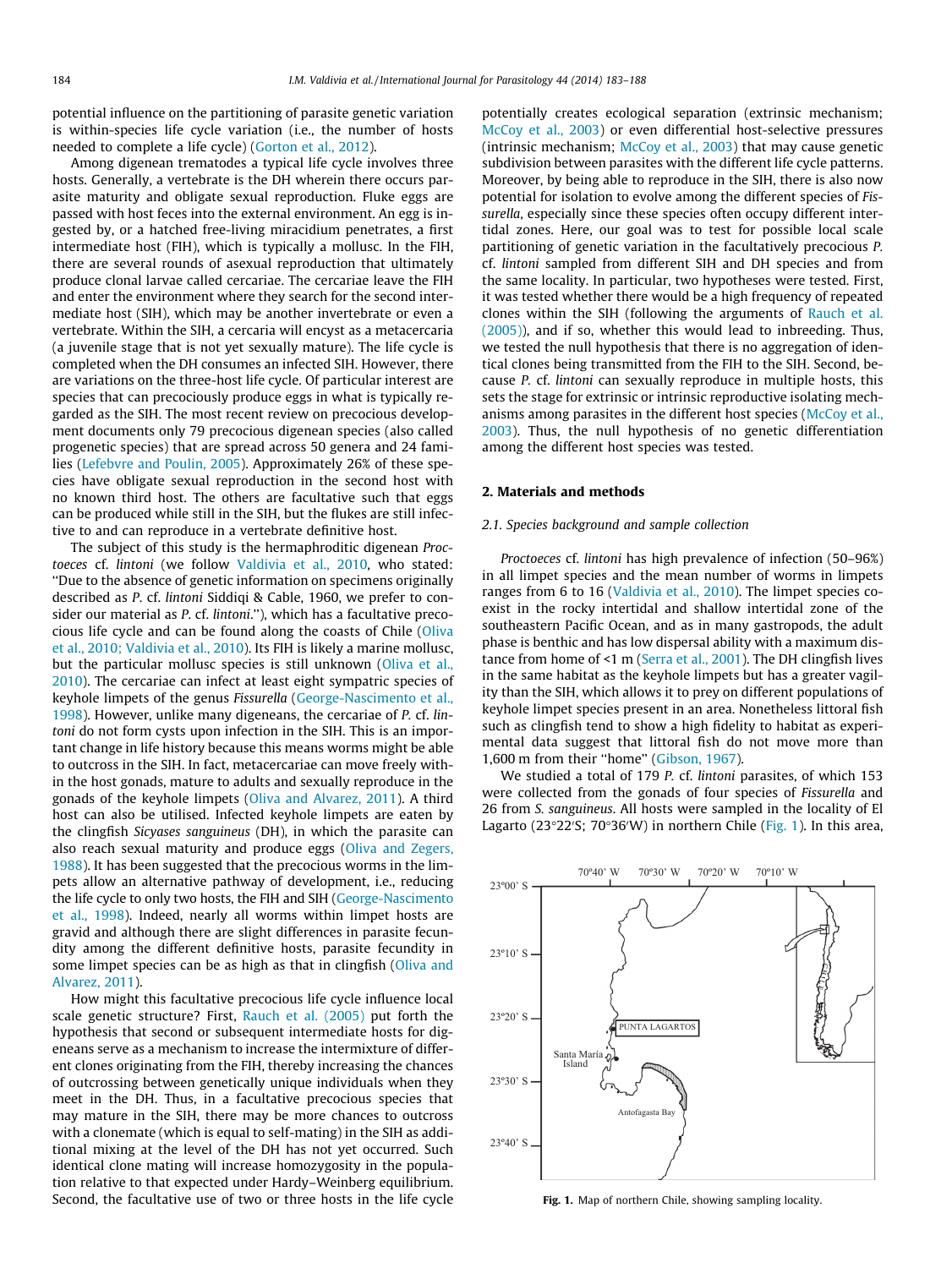<span id="page-2-0"></span>five of eight fissurelid species are known as SIH for P. cf. lintoni ([Valdivia et al., 2010](#page-5-0)). Individuals of Fissurella spp. were collected at low tide following transects 10 m long by 2 m wide. Within the transect we established four sampling points according to the habitats occupied by the different species: upper and middle intertidal (Fissurella crassa), middle and lower intertidal (Fissurella maxima), exposed intertidal and subtidal (Fissurella latimarginata and Fissurella cumingi, respectively). The clingfish were collected by divers within a range of 2 km from the point of collection of the limpets. The host species were transported alive to the laboratory for analysis and searched for parasites. The gonads of each keyhole limpet and the intestine of each individual fish were examined using conventional parasitological techniques. Table 1 shows the number of sampled hosts of each host species and the range of genotyped worms per individual host.

#### 2.2. Microsatellite genotyping

A total of 179 parasites were genotyped using nine microsatellite loci previously described by [Austin et al. \(2011\)](#page-5-0). Genomic DNA was extracted using a tissue DNA kit (E.Z.N.A. Omega Biotek, USA). All loci were amplified using the Multiplex PCR Kit (QIAGEN, Germany). The multiplex PCRs were conducted in  $10 \mu$ L reaction volumes containing the QIAGEN Multiplex PCR, using  $5 \mu L$  of Master Mix (including HotStartTaq DNA polymerase, dNTPs and 6 mM of MgCl<sub>2</sub> pH 8.7), 2  $\mu$ M of each primer, approximately 30 ng of genomic DNA and 3 µL of RNase-free water. The PCR protocol included an initial activation of 15 min at 95  $\degree$ C with HotStartTaq polymerase, followed by 45 cycles with denaturation at 94  $\degree$ C for 30 s, annealing at 56 °C for 90 s, extension at 72 °C for 90 s, and a final extension of 72  $\degree$ C for 10 min. DNA fragments were run on an Applied Biosystems 3730 DNA Analyser. Size was determined by co-running a size standard (Genescan™-500 LIZ™, Applied Biosystems, USA) and fragments were scored manually with the aid of GeneMarker v1.8 Software (Soft Genetics, USA).

#### 2.3. Data analysis

The quality of the multilocus data was evaluated using a locusby-locus analysis in the software MICRO-CHECKER 2.2.3 ([http://](http://www.microchecker.hull.ac.uk/) [www.microchecker.hull.ac.uk/\)](http://www.microchecker.hull.ac.uk/), searching for the presence of null alleles and/or technical artifacts such as stuttering. Because we sampled parasite stages after the clonal phase in the FIH, it was necessary to test the presence of individuals that may be clones. The probability that identical multilocus genotypes (MLGs) were the product of sexual reproduction  $(P_{sex})$  was estimated using the program GENCLONE version 2.0 ([http://www.ccmar.ualg.pt/mar](http://www.ccmar.ualg.pt/maree/software.php?soft=genclon)[ee/software.php?soft=genclon\)](http://www.ccmar.ualg.pt/maree/software.php?soft=genclon). If the  $P_{\text{sex}}$  of a multicopy MLG at  $n = 2$  is significant ( $P < 0.05$ ), then all copies of that MLG can be considered to be the product of clonal reproduction ([Gregorius,](#page-5-0) [2005](#page-5-0)). Gene diversity ( $H_s$ ), number of alleles per locus ( $N_{\text{all}}$ ), and

#### Table 1

Microsatellite diversity of Proctoeces cf. lintoni in limpets, Fissurella spp. and in the fish Sicyases sanguineus. Data are summarised for the 175 parasites genotyped (once repeated clones were removed, see Section 3) at nine loci and by host population.

| Host species             | $N_{\rm H}$ | Nь | H.    | $N_{\rm all}$ | $R_{\rm all}$ |
|--------------------------|-------------|----|-------|---------------|---------------|
| Fissurella crassa        | $8(2-8)$    | 35 | 0.901 | 18.67         | 16.82         |
| Fissurella maxima        | $7(4-8)$    | 41 | 0.913 | 18.67         | 16.53         |
| Fissurella latimarginata | $7(1-8)$    | 36 | 0.910 | 18.67         | 16.61         |
| Fissurella cumingi       | $7(3-8)$    | 37 | 0.917 | 20.30         | 18.22         |
| Sicyases sanguineus      | $7(1-10)$   | 26 | 0.909 | 16.70         | 16.78         |
|                          |             |    |       |               |               |

 $N_{\rm H}$ , number of hosts examined, followed by range of parasites genotyped from each host individual in parentheses;  $N_{P}$ , number of genotyped parasites;  $H_s$ , mean gene diversity per locus;  $N_{\text{all}}$ , mean number of alleles per locus;  $R_{\text{all}}$ , mean allelic richness per locus.

allelic richness  $(R_{all}$ , rarefied to the S. sanguineus sample size of 26) were calculated in Fstat version 2.9.3 [\(http://www.unil.chli](http://www.unil.chlizea/softwares/fstat.html)[zea/softwares/fstat.html](http://www.unil.chlizea/softwares/fstat.html)). The Hardy–Weinberg equilibrium for each locus and the multilocus estimate of  $F_{IS}$  [\(Weir and Cockerham,](#page-5-0) [1984\)](#page-5-0) with 10,000 randomisations (two-tailed tests) of alleles among individual parasites in SPAGEDI version 1.2 [\(http://ebe.ul](http://ebe.ulb.ac.be/ebe/SPAGeDi.html)[b.ac.be/ebe/SPAGeDi.html\)](http://ebe.ulb.ac.be/ebe/SPAGeDi.html) was tested. Hardy–Weinberg tests were conducted for all parasites within each host species or over all parasites from all host species. Genotypic disequilibrium for pairs of loci was tested in GENEPOP version 4.0 [\(http://genepop.cur](http://genepop.curtin.edu.au/)[tin.edu.au/](http://genepop.curtin.edu.au/)) within each host species sample. Significance was determined using the Markov chain method (10,000 dememorisations, 100 batches, 1,000 iterations per batch). The P value that was evaluated was the global test (Fisher's method) for each pair of loci across host species samples as implemented in GENEPOP.

To determine whether there was any cryptic structure without a priori delimiting population boundaries, two methods were used. First, the Bayesian approach was implemented in the program STRUCTURE version 2.3.4 [\(http://pritchardlab.stanford.edu/struc](http://pritchardlab.stanford.edu/structure.html)[ture.html](http://pritchardlab.stanford.edu/structure.html)). We ran values of  $K = 1$  to  $K = 4$  with five replicates each (50,000 burn-in, 100,000 iterations) using the correlated alleles and admixture models. Second, the Principal Coordinates Analysis (PCoA), a multivariate method, was computed in GENALEX version 6.41 [\(http://biology.anu.edu.au/GenAlEx/Welcome.html](http://biology.anu.edu.au/GenAlEx/Welcome.html)).

Genetic structure was also analysed with hierarchical F-statistic analyses where we examined among parasites within hosts  $(F_{IS})$ , among host individuals within host species  $(F_{SC})$  and among host species ( $F_{CT}$ ). Two analyses were conducted. One analysis was conducted including all host species and the second included just the keyhole limpet hosts. These analyses were conducted in ARLEQUIN version 3.5.1.2 [\(http://cmpg.unibe.ch/software/arlequin35/](http://cmpg.unibe.ch/software/arlequin35/)) and significance at each level was tested by 10,000 permutations of alleles, individual parasites or host individuals for each respective level of the nested design. Our primary interest was in testing for among host species genetic differentiation. However, the hierarchical analysis was necessary because any local scale patterns of nonrandom transmission among host individuals that is not factored out could lead to the false inference of among host species differentiation. Finally, a post hoc analysis where we did hierarchical pairwise analyses between each host species (pairwise  $F_{CT}$ estimates and their respective P values) was conducted.

#### 3. Results

From a total of 36 dissected hosts we genotyped 179 individuals of P. cf. lintoni. The evaluation of data quality found no null alleles or evidence of stuttering or scoring errors in any of the nine microsatellite loci tested.

There were only three repeated MLGs in the data set and all were identified as true clones ( $P_{\text{sex}}$  values < 0.05); one of these was repeated three times in two specimens from F. cumingi, a second was found in two individuals from F. maxima and the third in two individuals from F. latimarginata. Thus, the percentage of truly unique MLGs (i.e., different clonal lines) to genotyped individuals was 97.7% (175/179). Population genetic analyses with and without repeated clones can yield insights into trematode transmission before and after passage of the FIH ([Prugnolle et al., 2005](#page-5-0)). Furthermore, analysis without clones is needed to make inferences about the mating system of the previous adult generation ([Prugnolle](#page-5-0) [et al., 2005\)](#page-5-0). We did not notice any difference in analyses with or without the repeated clones, thus only analyses with repeated clones removed (i.e.,  $n = 175$ ) are reported. In part, no difference was observed as only four individuals (randomly chosen) needed to be removed from the data set.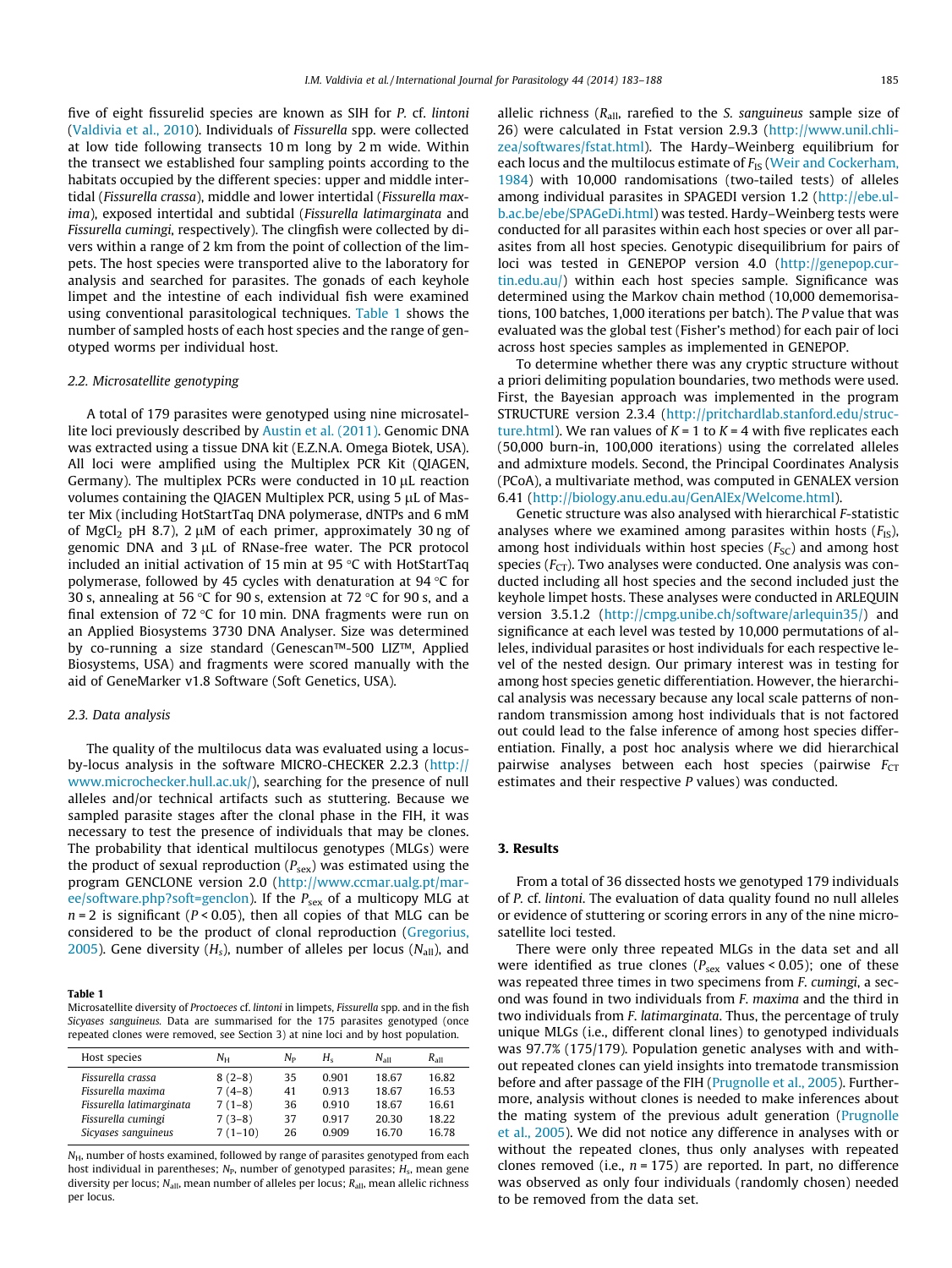Mean  $H_s$ ,  $N_{all}$  and,  $R_{all}$  across the nine loci did not differ among the parasites from the different host species [\(Table 1,](#page-2-0) ANOVA; P values 0.75–0.95). Overall, there was no evidence for deviations from Hardy–Weinberg expectations (Table 2). In fact, only one of 45 locus-by-host species tests (Prolin 06 in F. maxima) showed significantly excessive heterozygosity ( $P = 0.03$ , Table 2). The multilocus estimate of  $F_{\text{IS}}$  in S. sanguineus (–0.039) was marginally significant ( $P = 0.041$ ). However, these values are not significant if a Bonferroni correction is applied for multiple tests ([Rice, 1989\)](#page-5-0). Moreover, the multilocus  $F_{IS}$  over the entire data set was virtually zero and not significant (Table 2). Global tests for genotypic disequilibrium were not significant between all pairs of loci.

The clustering analyses did not detect any underlying structure. For example, the mean  $\ln P(D)$  was highest at  $K = 1$  and continually declined to  $K = 4$  in the Bayesian analysis of STRUCTURE (data not shown). The PCoA also showed no evidence of clustering with a random scattering of overlapping individuals from each host species (Fig. 2).

In the hierarchical analyses with or without the parasites from the fish host included [\(Table 3](#page-4-0)), there was significant genetic differentiation at the level of individual hosts within host species  $(F<sub>SC</sub>)$ . However, a post hoc analysis for each host species separately revealed that only in the keyhole limpet F. crassa was there statistically significant among-individual host structure ( $P < 0.01$ ). Thus, the significance of  $F_{SC}$  was entirely driven by the parasites sampled from *F. crassa* hosts. At the level of host species ( $F<sub>CT</sub>$ ), there was no significant genetic differentiation among all host species or just the limpet species [\(Table 3\)](#page-4-0). However, there was a large change in the P value when including the fish host ( $P = 0.083$ ) and when excluding the fish host ( $P = 0.365$ ). As a post hoc analysis, the hierarchical pairwise analyses between each host species were performed ([Ta](#page-4-0)[ble 4\)](#page-4-0). In these pairwise tests, only two of the comparisons had significant genetic differentiation  $(P < 0.05)$  and both of these involved the fish host ([Table 4\)](#page-4-0).

### 4. Discussion

We did not find any support for the idea that a precocious life cycle predisposes parasites to inbreeding. Inclusion of all parasites from all hosts yielded a multilocus  $F_{1S}$  of 0.005 with very little variance across loci (Table 2), which strongly suggests that P. cf. lintoni is a predominately outcrossing hermaphrodite with no inbreeding and no substructure among host species. These results strongly contrast to the only other precocious digenean, Coitocaecum parvum, for which there are multilocus genotypic data [\(Lagrue et al.,](#page-5-0) [2009\)](#page-5-0). This fluke has a three host life cycle (snail to amphipods to fish). In the SIH amphipods, C. parvum has facultative maturation and sexual reproduction. However, its life history contrasts



Fig. 2. Principal coordinates analysis based upon individual parasite multilocus genotypes without previous information on the origin of the host. There is no evidence of any underlying genetic structure. The parasites were obtained from different species of keyhole limpet of genus Fissurella (F. cumingi, F. maxima, F. latimarginata and F. crassa) and from the clingfish Sicyases sanguineus.

with P. cf. lintoni in that upon penetration of the SIH, C. parvum cercariae form encysted metacercariae. Thus, even if more than one trematode infects an amphipod, individuals that precociously mature can only self-mate as they remain enclosed in the cyst. Indeed, C. parvum shows high levels of inbreeding with  $F_{1S}$  among 12 microsatellite loci ranging from 0.73 to 0.99 ([Lagrue et al., 2009;](#page-5-0) we note the latter range excludes potentially duplicated loci in their data set; see [Detwiler and Criscione, 2011\)](#page-5-0). As noted by [Lefebvre and Poulin \(2005\)](#page-5-0) and as indicated by our data, the lack of a cyst wall for P. cf. lintoni in its keyhole limpet SIH likely enables outcrossing in the SIH (although progeny-array data are needed to confirm this latter hypothesis) as well as in the fish DH.

Several studies have shown how host species may impact upon parasite differentiation on a local scale, possibly via intrinsic hostrace formation mechanisms (e.g., [McCoy et al., 2003; de Meeus](#page-5-0) [et al., 2010; Gorton et al., 2012\)](#page-5-0). Even though a facultatively precocious life cycle sets the stage for isolating mechanisms (extrinsic or intrinsic; [McCoy et al., 2003](#page-5-0)) among the different keyhole limpet host species and between the keyhole limpet and fish hosts, we found no strong evidence that supports genetic differentiation among host species for the parasite P. cf. lintoni. It is interesting to note that [Lagrue and Poulin \(2009a\)](#page-5-0) did not find any evidence that precocious reproductive development in C. parvum was heritable (i.e., the strategy adopted by offspring was independent of that used by their parents). A lack of heritability for precocious reproduction in P. cf. lintoni would likely slow both intrinsic and

Table 2

The inbreeding coefficient ( $F_{IS}$ ) is given for each locus and multilocus per host population in the limpets, Fissurella spp. and in the fish Sicyases sanguineus and overall  $F_{IS}$ .

| Locus               | Overall<br>$n = 175$<br>$F_{\text{IS}}$ | Fissurella crassa<br>$n = 35$<br>$F_{\text{IS}}$ | Fissurella maxima<br>$n = 41$<br>$F_{\text{IS}}$ | Fissurella latimarginata<br>$n = 36$<br>$F_{\text{IS}}$ | Fissurella cumingi<br>$n = 37$<br>$F_{\text{IS}}$ | Sicyases sanguineus<br>$n = 26$<br>$F_{\text{IS}}$ |
|---------------------|-----------------------------------------|--------------------------------------------------|--------------------------------------------------|---------------------------------------------------------|---------------------------------------------------|----------------------------------------------------|
| Prolin 02           | 0.007                                   | 0.0540                                           | $-0.004$                                         | 0.0340                                                  | $-0.026$                                          | $-0.044$                                           |
| Prolin 04           | 0.027                                   | 0.0210                                           | 0.079                                            | $-0.0200$                                               | 0.024                                             | 0.018                                              |
| Prolin 05           | $-0.013$                                | 0.0890                                           | $-0.023$                                         | $-0.0360$                                               | $-0.078$                                          | $-0.042$                                           |
| Prolin 06           | $-0.031$                                | 0.0005                                           | $-0.093$ <sup>a</sup>                            | 0.0150                                                  | $-0.027$                                          | $-0.056$                                           |
| Prolin 07           | 0.012                                   | $-0.0080$                                        | 0.010                                            | 0.0180                                                  | 0.058                                             | $-0.064$                                           |
| Prolin 09           | 0.012                                   | $-0.0160$                                        | 0.084                                            | $-0.0120$                                               | 0.028                                             | $-0.078$                                           |
| Prolin 10           | 0.037                                   | $-0.0070$                                        | 0.040                                            | $-0.0050$                                               | 0.094                                             | 0.056                                              |
| Prolin 14           | $-0.025$                                | $-0.0790$                                        | 0.101                                            | $-0.0280$                                               | $-0.062$                                          | $-0.092$                                           |
| Prolin 15           | 0.017                                   | 0.0660                                           | $-0.005$                                         | 0.0240                                                  | 0.044                                             | $-0.062$                                           |
| Multilocus $F_{15}$ | 0.005                                   | 0.0140                                           | 0.021                                            | $-0.0004$                                               | 0.008                                             | $-0.039$                                           |
| Multilocus P value  | 0.680                                   | 0.4500                                           | 0.180                                            | 0.9900                                                  | 0.620                                             | 0.041 <sup>a</sup>                                 |

<sup>a</sup> 0.01 < 2-tailed  $P \le 0.05$ .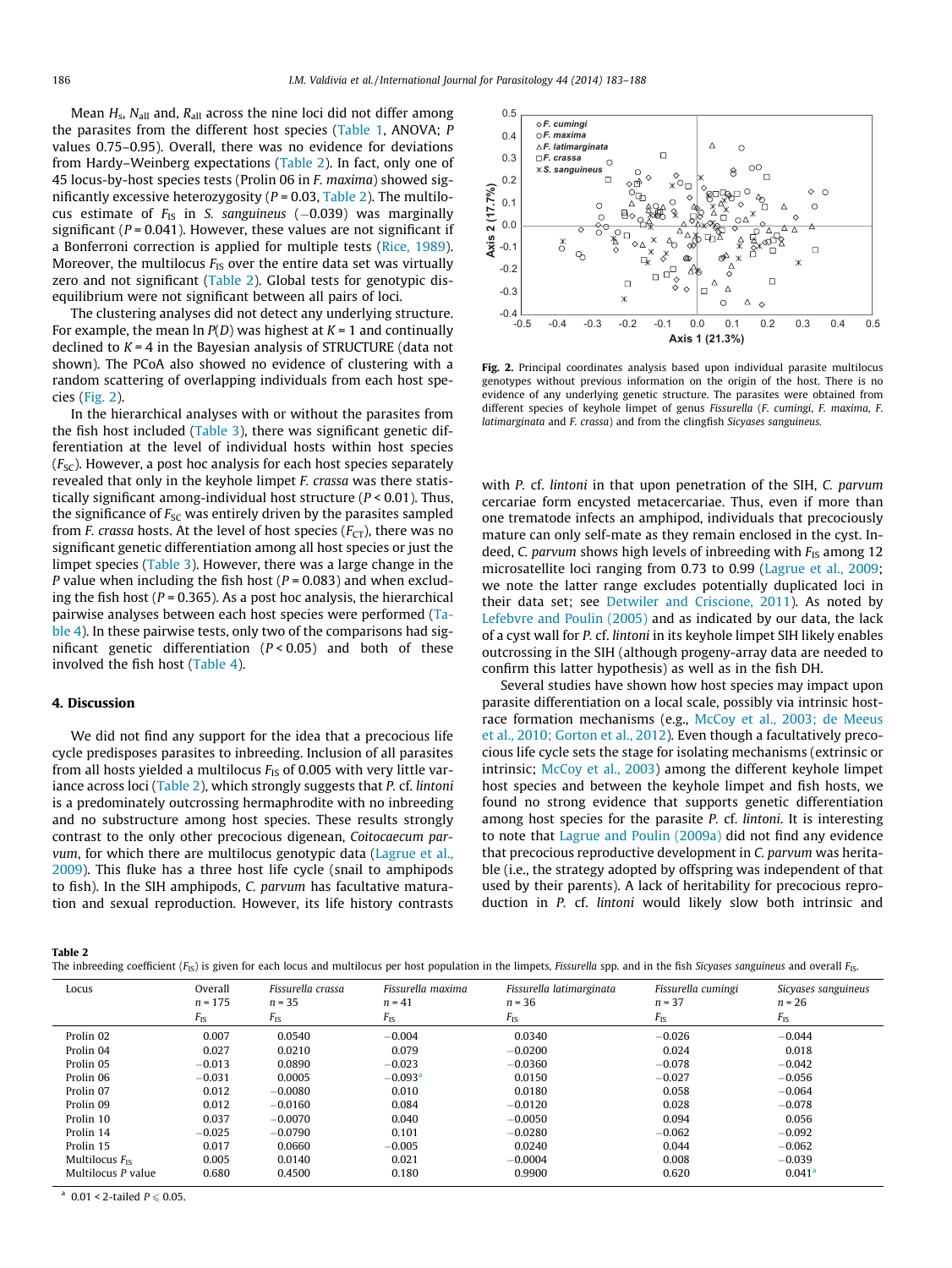#### <span id="page-4-0"></span>Table 3

Hierarchical F-statistics analysis for all hosts (fish and limpets) together and for Fissurella spp. only.

|                                                                                                                      | All hosts                  |                                      | Fissurella spp.          |                                      |
|----------------------------------------------------------------------------------------------------------------------|----------------------------|--------------------------------------|--------------------------|--------------------------------------|
|                                                                                                                      | F-Statistic                | P Value                              | F-Statistic              | P Value                              |
| Parasites within hosts $(F_{IS})$<br>Host individual within host species $(FSC)$<br>Host species to total $(F_{CT})$ | $-0.002$<br>0.006<br>0.002 | 0.587<br>0.013 <sup>a</sup><br>0.083 | 0.003<br>0.009<br>0.0004 | 0.362<br>0.003 <sup>a</sup><br>0.365 |

<sup>a</sup> Significant at  $P < 0.05$ 

Table 4

Pairwise  $F_{CT}$  analyses in limpets, Fissurella spp., and in the fish Sicyases sanguineus. Below the diagonal are  $F_{CT}$  values, above are P values.

| Host species             | cumingi            | '. maxima          | F. latimarginata | F. crassa | S. sanguineus      |
|--------------------------|--------------------|--------------------|------------------|-----------|--------------------|
| Fissurella cumingi       |                    | 0.111              | 0.734            | 0.922     | 0.024 <sup>a</sup> |
| Fissurella maxima        | 0.002              | -                  | 0.070            | 0.331     | 0.017 <sup>a</sup> |
| Fissurella latimarginata | $-0.001$           | 0.003              |                  | 0.351     | 0.059              |
| Fissurella crassa        | $-0.003$           | 0.001              | 0.001            |           | 0.131              |
| Sicyases sanguineus      | 0.005 <sup>a</sup> | 0.006 <sup>a</sup> | 0.004            | 0.004     | $\qquad \qquad$    |

<sup>a</sup> Significant at  $P < 0.05$ .

extrinsic isolating mechanisms among host species relative to the situation if the trait was heritable. Thus, it would be of interest to test the heritability of precocious reproduction in P. cf. lintoni.

We did observe a few significant results: among individual hosts of the keyhole limpet F. crassa and two pairwise comparisons involving the fish host (Table 4). Because F. crassa inhabits the uppermost intertidal zone, flukes infecting this keyhole limpet species will only be exposed periodically to conditions when transmission is possible (i.e., high tides). Such periodic opportunities for transmission may create more local recruitment patterns among individual hosts and therefore lead to the differentiation we observed. However, our sample sizes were small on an individual host basis and thus more extensive sampling is needed to test the latter hypothesis. Significance driven by the fish host samples could be explained by the fact that the fish were sampled within a 2 km range of the limpets. If P. cf. lintoni has a wide distribution along the Chilean coast, then the parasites acquired by the fish may not be from the same locality as those of the keyhole limpets sampled. Any geographic influence on the genetic structure (e.g., isolation by distance) could then drive the differentiation observed (Table 4). More data are needed to test for possible geographic structure. Nonetheless, there was overall Hardy–Weinberg equilibrium even upon inclusion of the parasites from the fish samples ([Table 1](#page-2-0)). Moreover, there was no significant structure among the host species in hierarchal analyses (Table 3). Thus, taken collectively, we find no support for parasite differentiation among host species.

It has been hypothesised that strictly aquatic parasites with intermediate hosts will behave as panmictic populations among hosts because ample opportunity exists for random mixing of unrelated individuals during transmission to the DH [\(Criscione](#page-5-0) [and Blouin, 2006](#page-5-0)). Even with the precocious life cycle, these data for P. cf. lintoni support the aquatic-mixing hypothesis. There is extremely high allelic and genetic diversity ([Table 1](#page-2-0)), suggesting a large effective population size for this parasite. Similar results were found among adults of the aquatic, non-precocious trematode Plagioporus shawi ([Criscione and Blouin, 2006\)](#page-5-0). In addition, few repeated clonal genotypes were observed; 97.7% of genotyped worms were unique MLGs. This is similar to reports for other digeneans in aquatic environments [\(Criscione et al., 2011; Gorton](#page-5-0) [et al., 2012\)](#page-5-0). The lack of multiple individuals of the same clone also suggests there is substantial mixing of clones before infection of the marine SIH. Similar results were found in other marine trematodes among their invertebrate SIH (Maritrema novaezealandensis in crabs and amphipods, [Keeney et al. \(2007\);](#page-5-0) and Gymnophallus sp. in cockles, [Leung et al. \(2009\)](#page-5-0)).

[Lefebvre and Poulin \(2005\)](#page-5-0) highlighted four factors that may drive the evolution of facultative precocious reproduction: (i) internal host resources are suitable for egg production, (ii) instability of the environment reduces transmission to the next host, (iii) unavailability of the vertebrate host, and (iv) the total time spent in the intermediate host. Our study was not designed to test these hypotheses and we do not have data to comment on factor iv. Nonetheless, multiple factors may be at play in this system. For example, fecundity can be as high in the limpets as it is in the fish hosts ([Oliva and Alvarez, 2011\)](#page-5-0). Therefore, there appear to be host resources in the SIH for suitable egg production (factor i). Also, it is possible that because the intertidal environment is dynamic (i.e., exposed to periods of air), there is instability in transmission to the fish host (factor ii) or periods of unavailability of the fish hosts (factor iii). In addition, based on the patterns observed in this study, we present a fifth hypothesis for the evolution of a facultative precocious reproduction; i.e., the interplay between transmission (offspring mixing potential) and the mating system drives precocious reproduction. For example, [Rauch et al. \(2005\)](#page-5-0) suggested that parasite life cycles may have evolved the use of second and subsequent intermediate hosts in order create a greater mixing pool of potential mates in the DH (see also [Brown et al., 2001\)](#page-5-0). In P. cf. lintoni, it appears that substantial mixing occurs even prior to infection in the SIH (possibly due to the marine environment dispersing the free-living cercarial stage). Although our data are not appropriate for addressing life cycle evolution itself, it is interesting to speculate that facultative precocious reproduction may have evolved (or may be evolving) because a third host is no longer needed to help promote mixing.

The interplay between mating and the transmission process also raises an additional mechanism that may trigger when maturation occurs in the SIH. Because individuals of P. cf. lintoni are not encysted in the SIH it would be interesting to test whether the presence of potential mates cues maturation in the SIH. This mechanism, however, is not expected for C. parvum because worms are encysted in the SIH. Rather, both time spent in the SIH and the chemical cues of predators, which are periodically absent, have been shown to alter maturation in C. parvum ([Lagrue and Poulin](#page-5-0) [2009b](#page-5-0)).

In conclusions, in this study we tested whether a facultatively precocious life cycle could influence local scale (tens of meters) genetic structure. We found no such effect of life cycle variation on